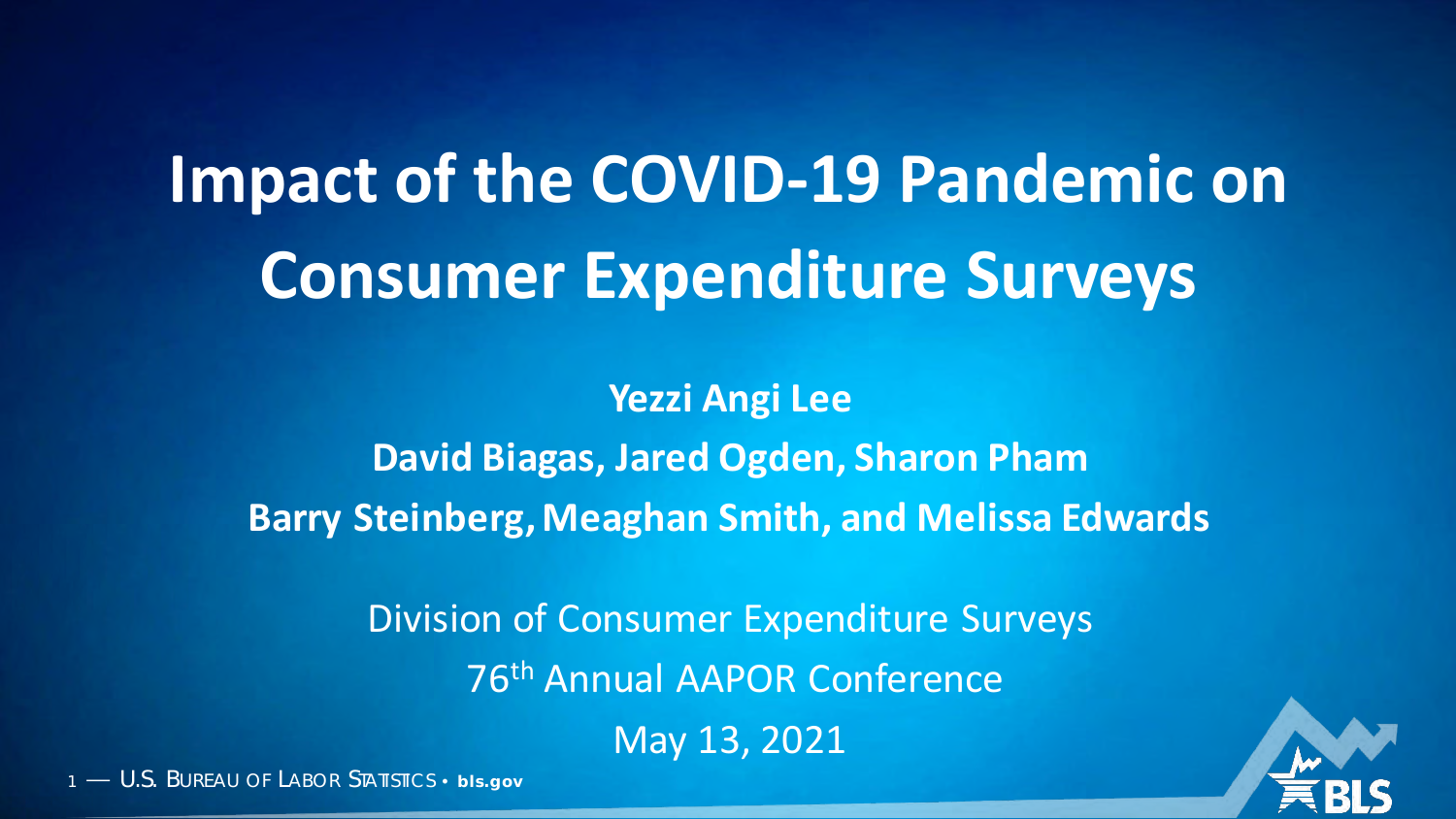# **Overview**

- Timeline of events—protocol changes
- Guidance to Field Staff
- Non-respondent reclassification
- COVID-19 impact on CE interview data quality

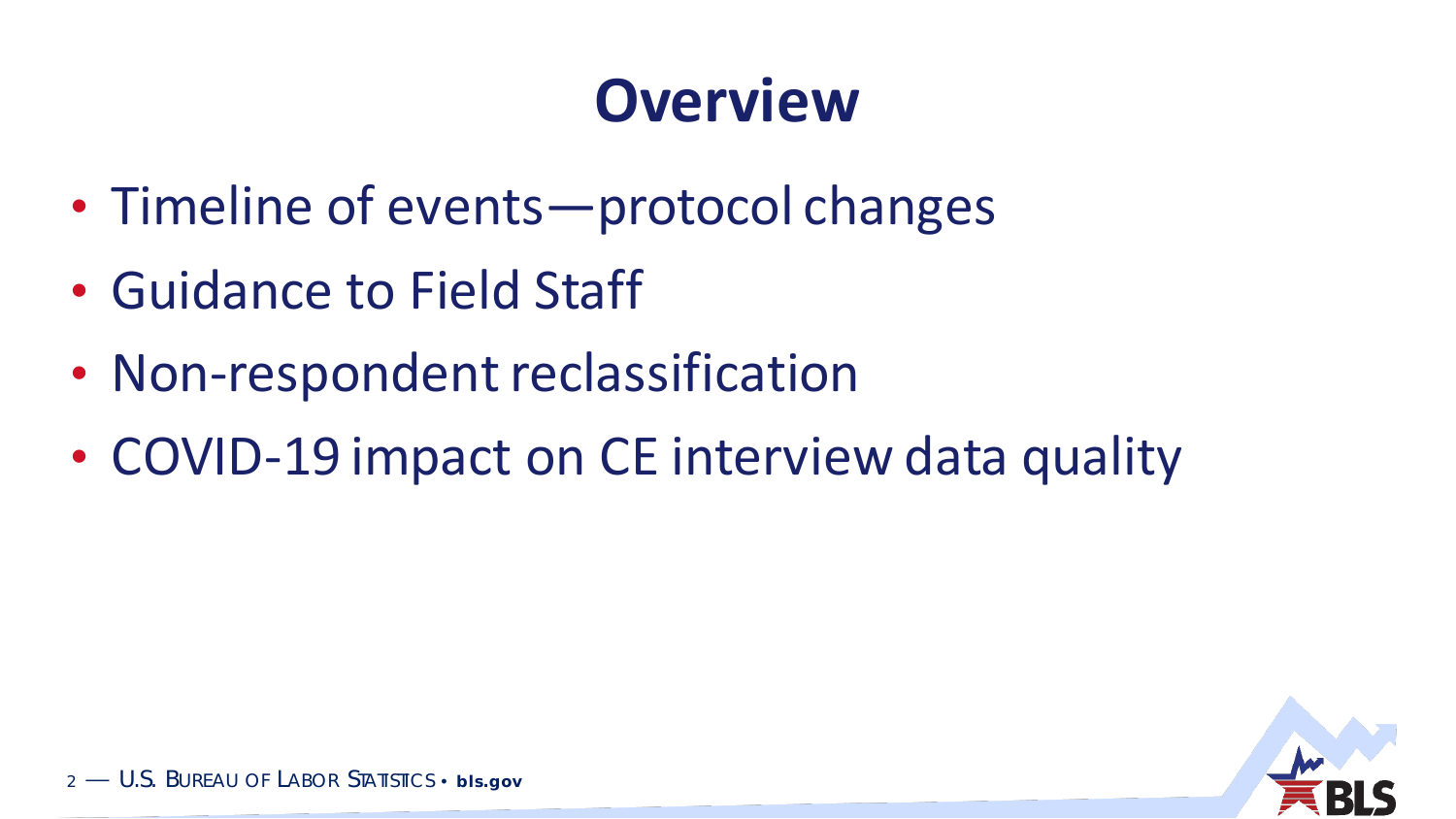# **Consumer Expenditure Surveys**

#### **Interview**

- ▶ Large purchases and recurring payments
- ▶ 3 months recall
- ▶ Rotating panel
- $\blacktriangleright$  4 waves
- ▶ In-person and telephone surveys

### **Diary**

- Small or frequently purchased items
- ▶ Two consecutive 1-week periods
- ▶ In-person placement and pick up
- ▶ Paper diary

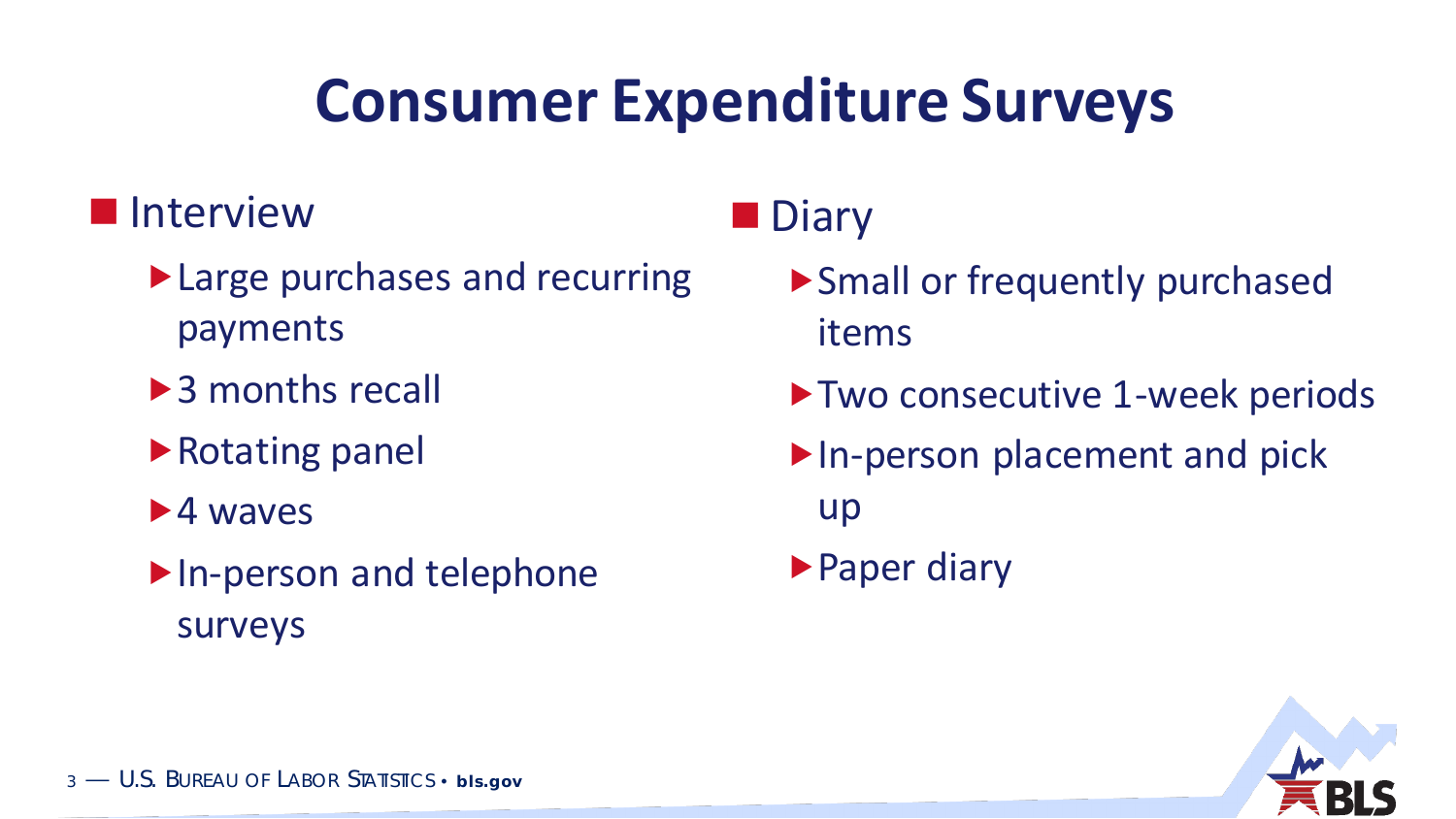### **Protocol Changes**

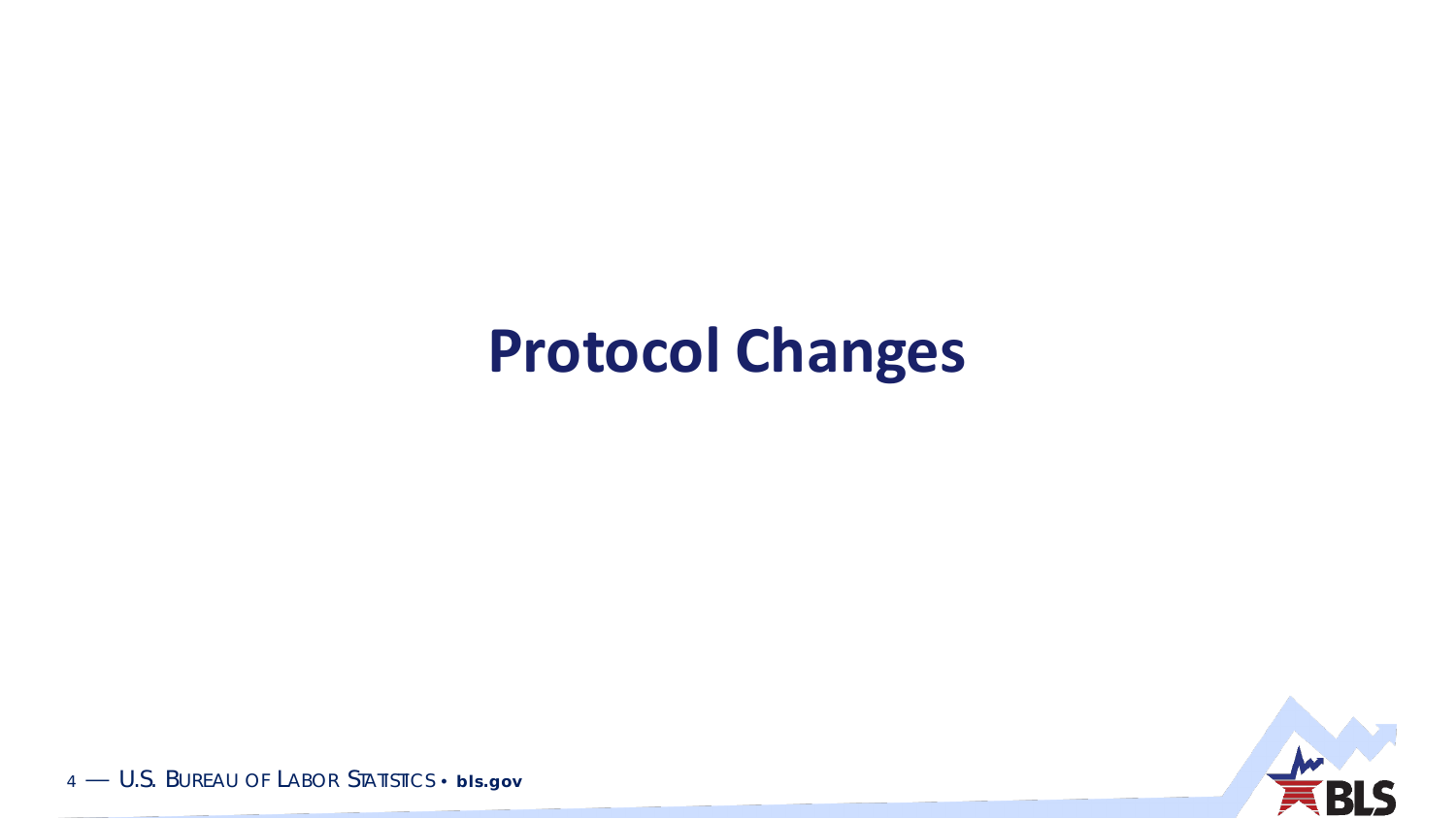# **Timeline**

#### **March 2020**

- \* Online version of Infobook
- \* Telephone interviewing only
- \* Census Nation Processing Center (NPC) closed

#### **June 2020**



**April & May 2020** \* Advance Letters

#### **July 2020**

\* Some personal visits are allowed for certain

geographic areas (optional)

\* Disposable information booklets were provided

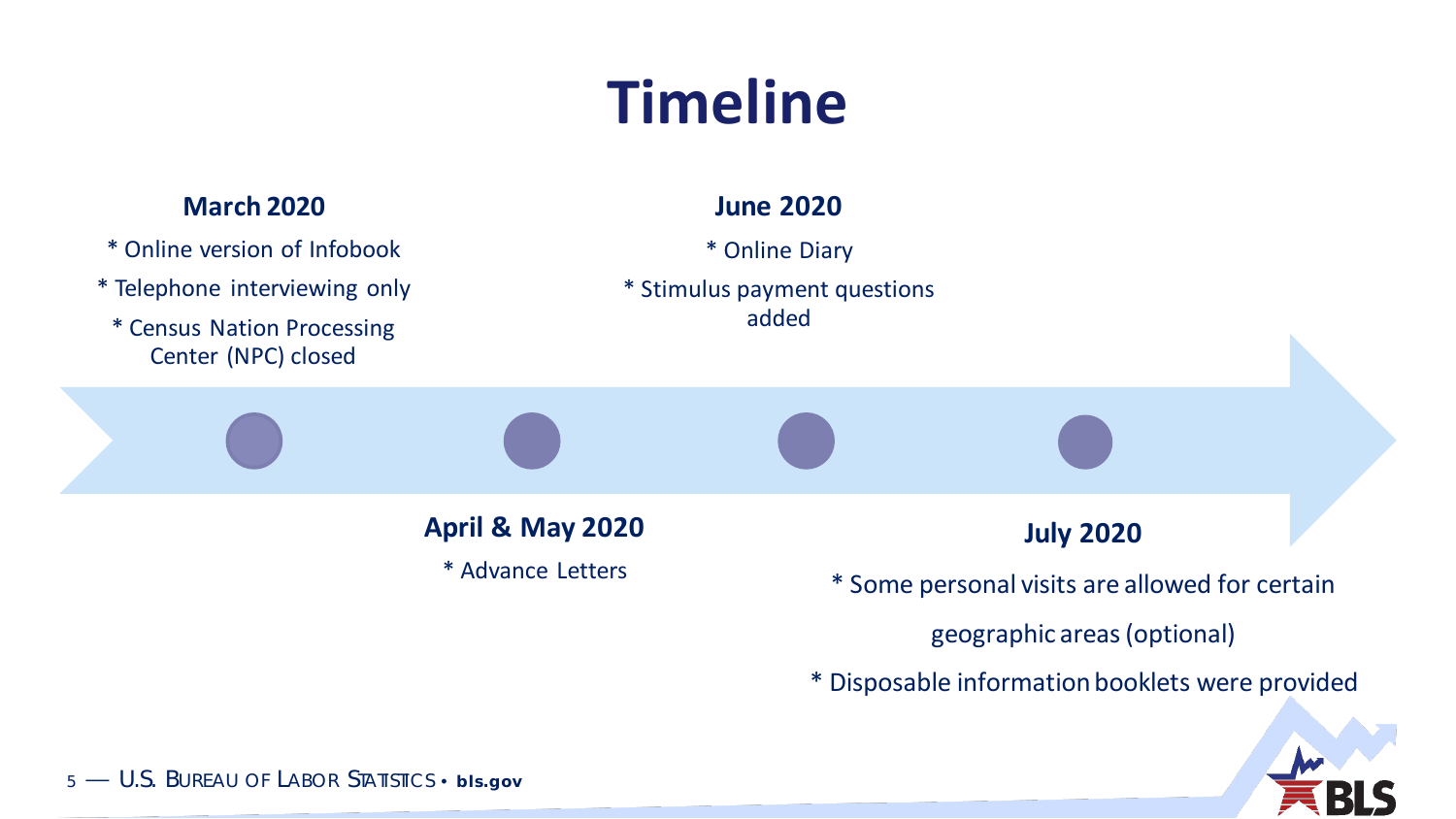# **Guidance to Field Staff - Interview**

### **Telephone interviewing**

- ▶ For Wave 2 to Wave 3 interviews, Field interviewers (FRs) likely have a working phone number
- **FRs use Census resources to obtain phone numbers for those cases not** yet contacted/without an available phone number
- COVID flag was added for non-respondents
- Use of online version of the Information Booklet
- $\blacksquare$  July 1<sup>st</sup> Personal visits are optional

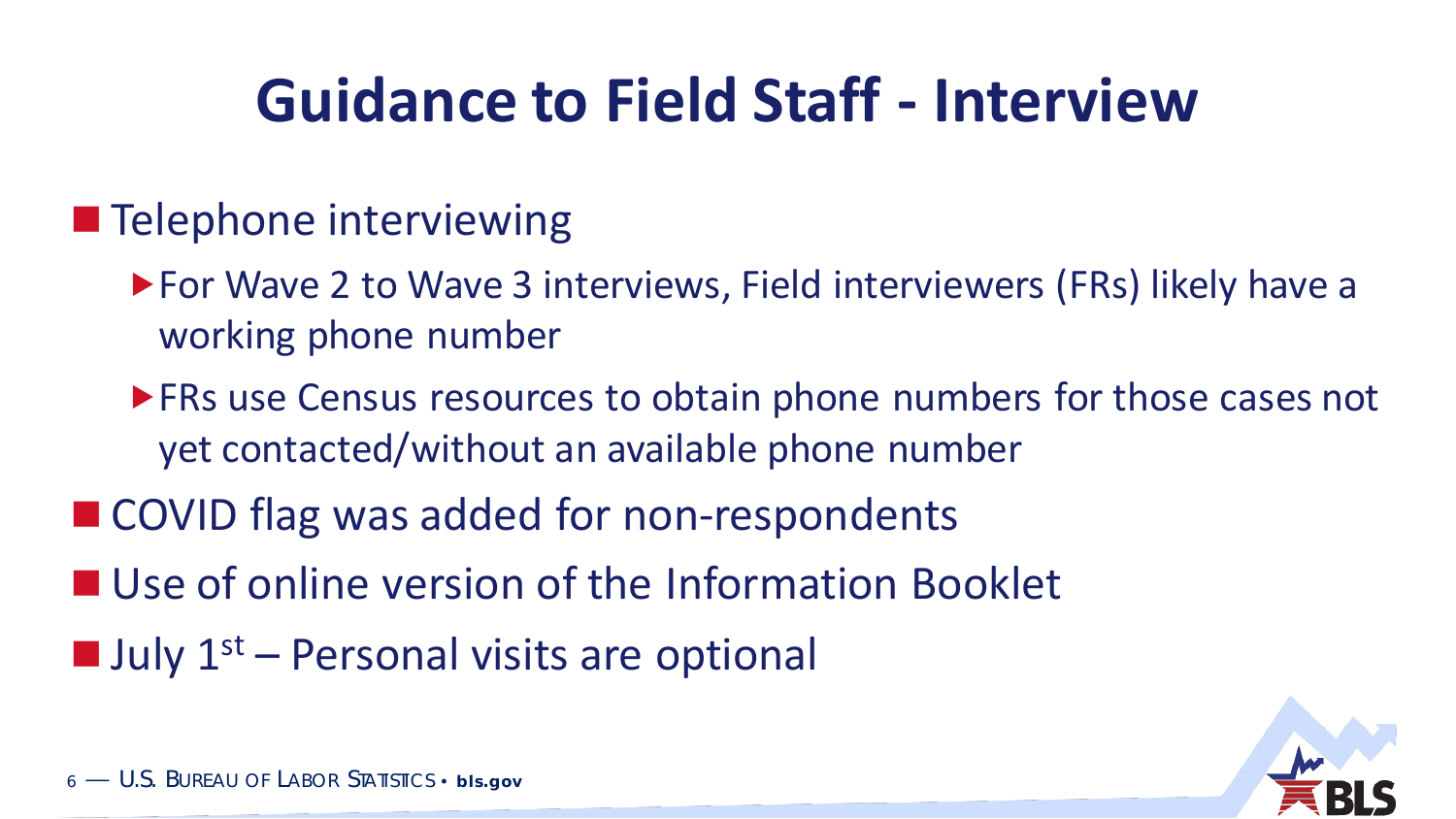# **Guidance to Field Staff - Diary**

- Conduct telephone interview to collect demographic and income section
- Send a web link to Diary forms or ship Diary form
- COVID flag was added for non-respondent
- $\blacksquare$  June  $1^\text{st}$  Provide option of online diary
- $\blacksquare$  July 1<sup>st</sup> Personal visits are optional

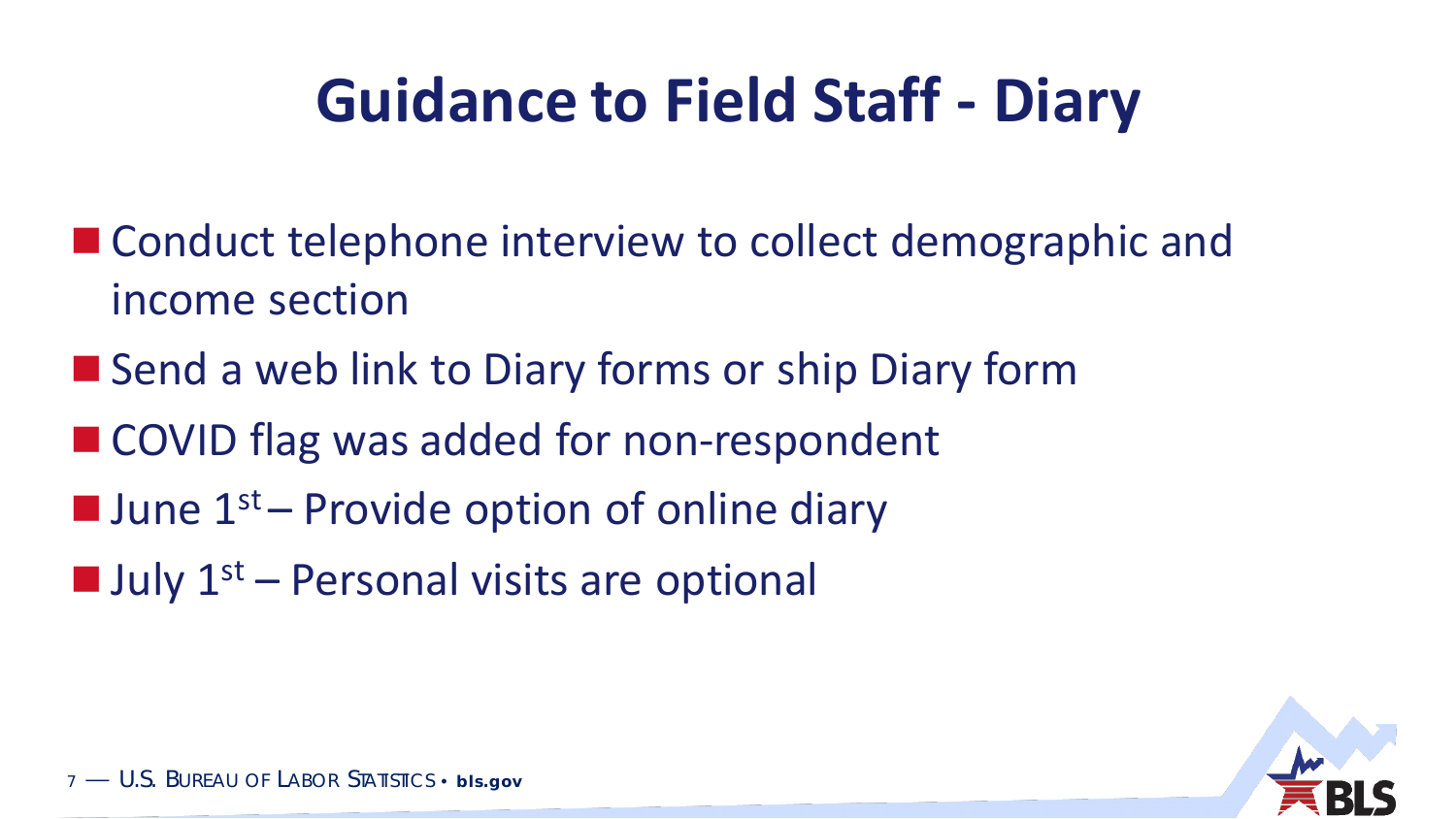### **Non-respondent Reclassification**

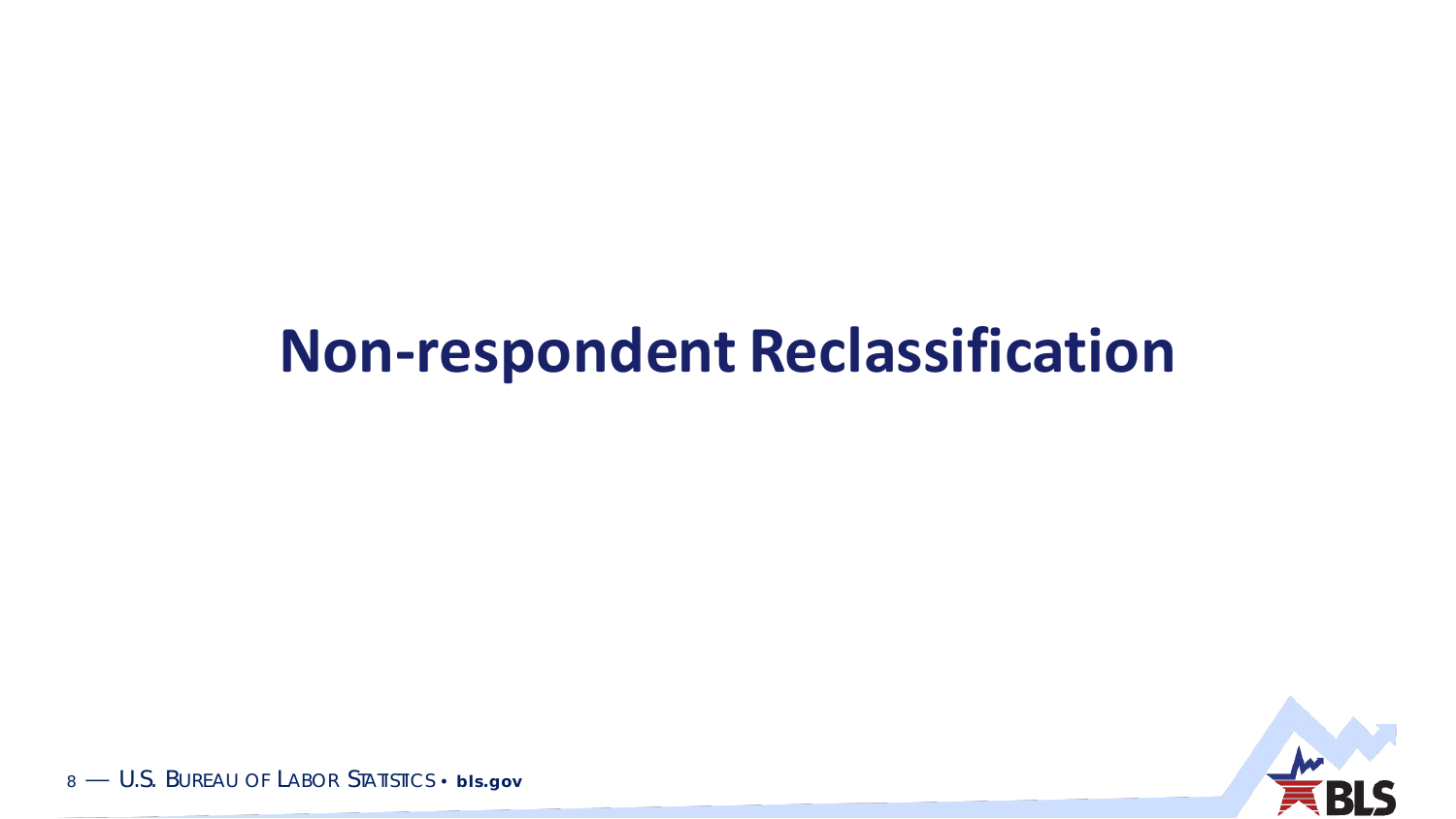# **Non-respondent Reclassification**

- Beginning mid-March, the COVID-19 pandemic forced the U.S. Census Bureau to mandate that interviewers make contact attempts and conduct interviews *only by phone*
- Many addresses were "unreachable" by phone, making their eligibility status unknown
- AAPOR's Standard Definitions Report recommends being conservative with response rates
- Increase in eligible nonresponse results in lower response rates but more accurate
- $\blacksquare$  FRs were initially instructed to code the cases of unknown eligibility as ineligible

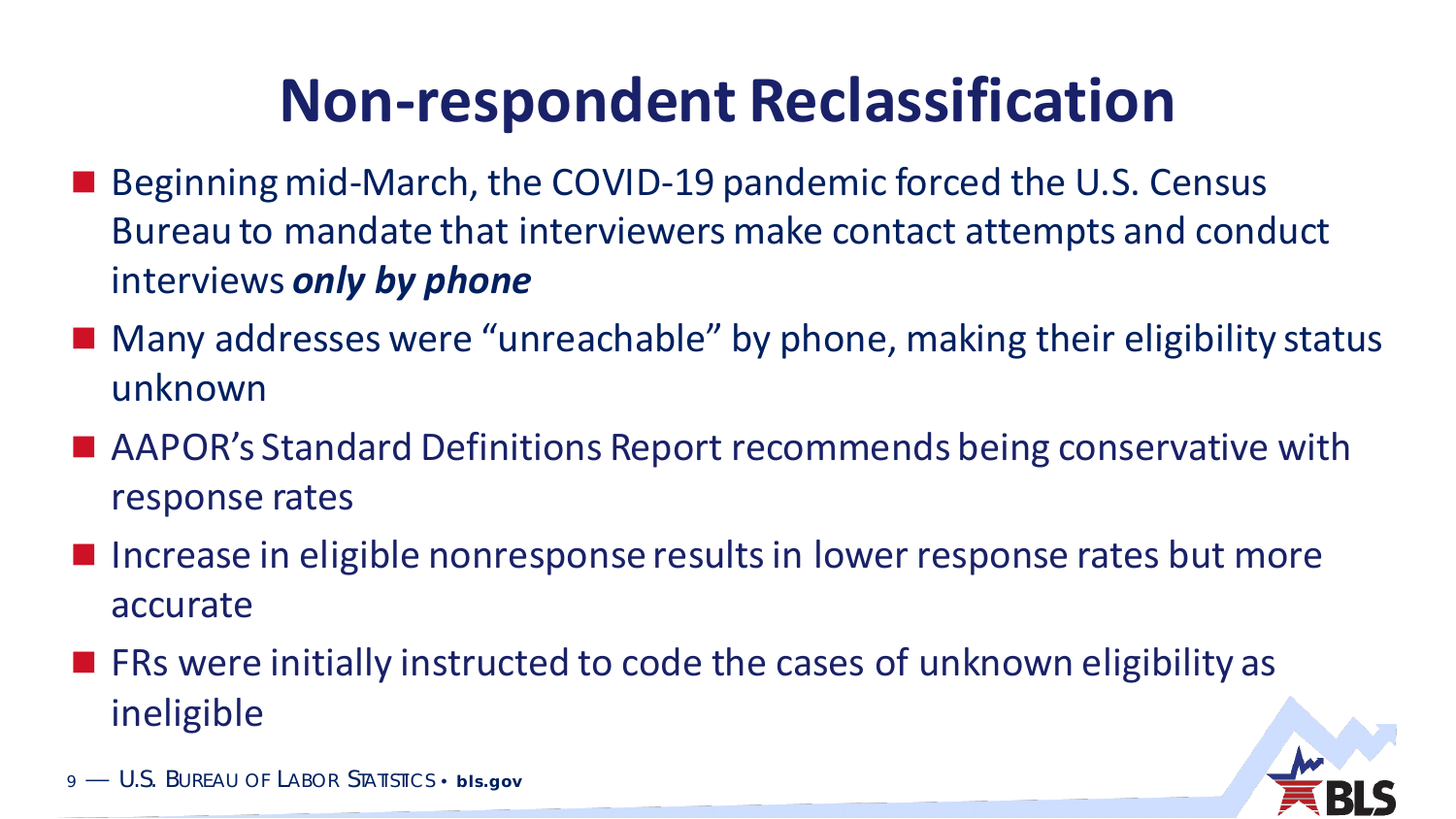# **Non-respondent Reclassification**

- CE changed some ineligible non-response to eligible nonresponse based on following rules
- **I**I Interview
	- If the interviewer attached a COVID-19 note to the case, and the CU was eligible in a previous interview
	- When the interviewer attached a COVID-19 note to the case, but we did not have information on the CU's prior eligibility, randomly reclassified them based on prior eligibility rates for the region
- **Diary** 
	- For Diary, we used Interview Survey *eligibility* rates and either both weeks were reclassified or none *were*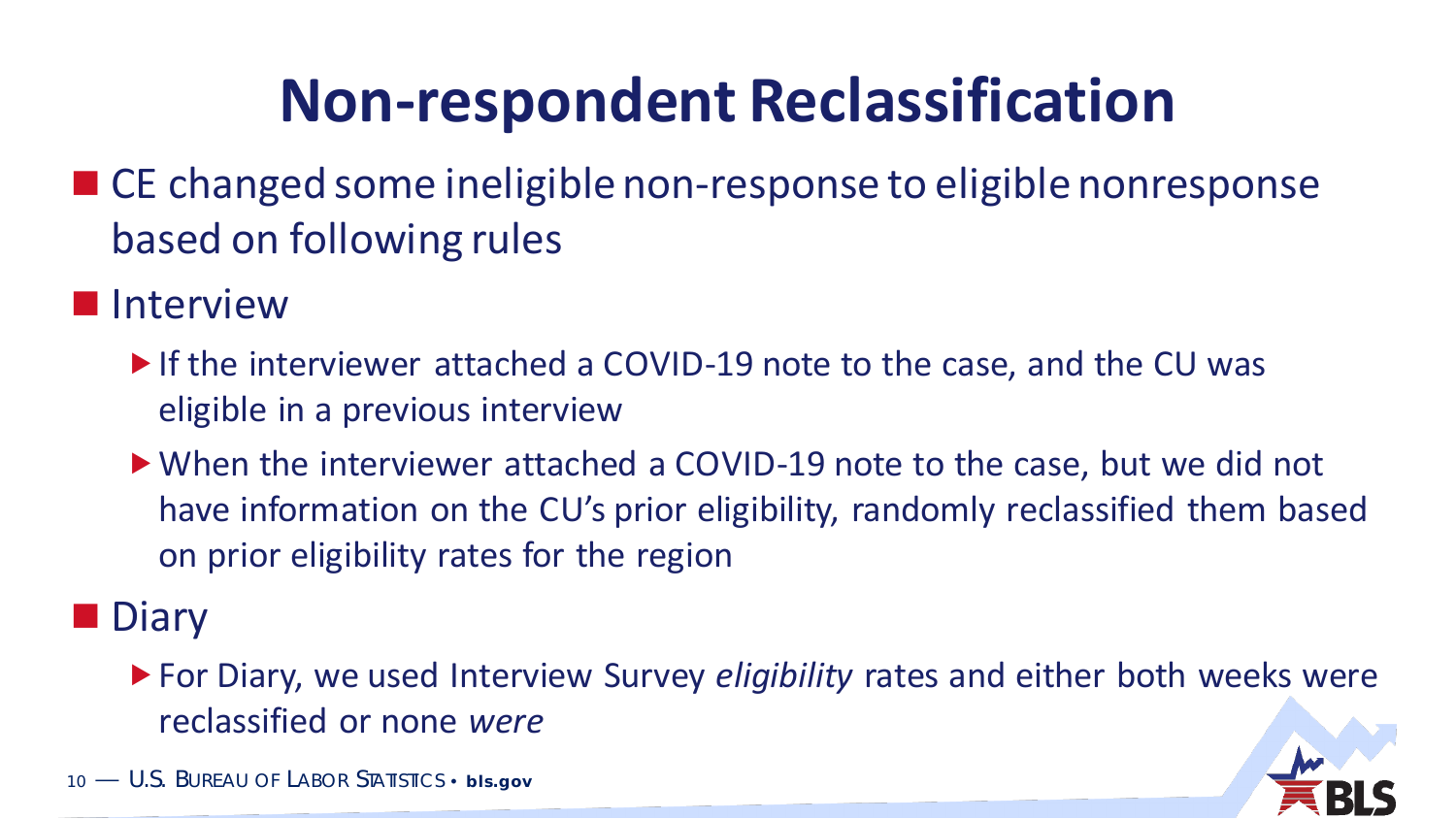### **Interview Reclassification Summary**

|              | <b>Response Rate</b><br><b>Before Reclassification</b> | <b>Response Rate</b><br><b>After Reclassification</b> |
|--------------|--------------------------------------------------------|-------------------------------------------------------|
| <b>April</b> | 63 %                                                   | 46%                                                   |
| <b>May</b>   | 63 %                                                   | 47%                                                   |
| June         | 66 %                                                   | 45%                                                   |

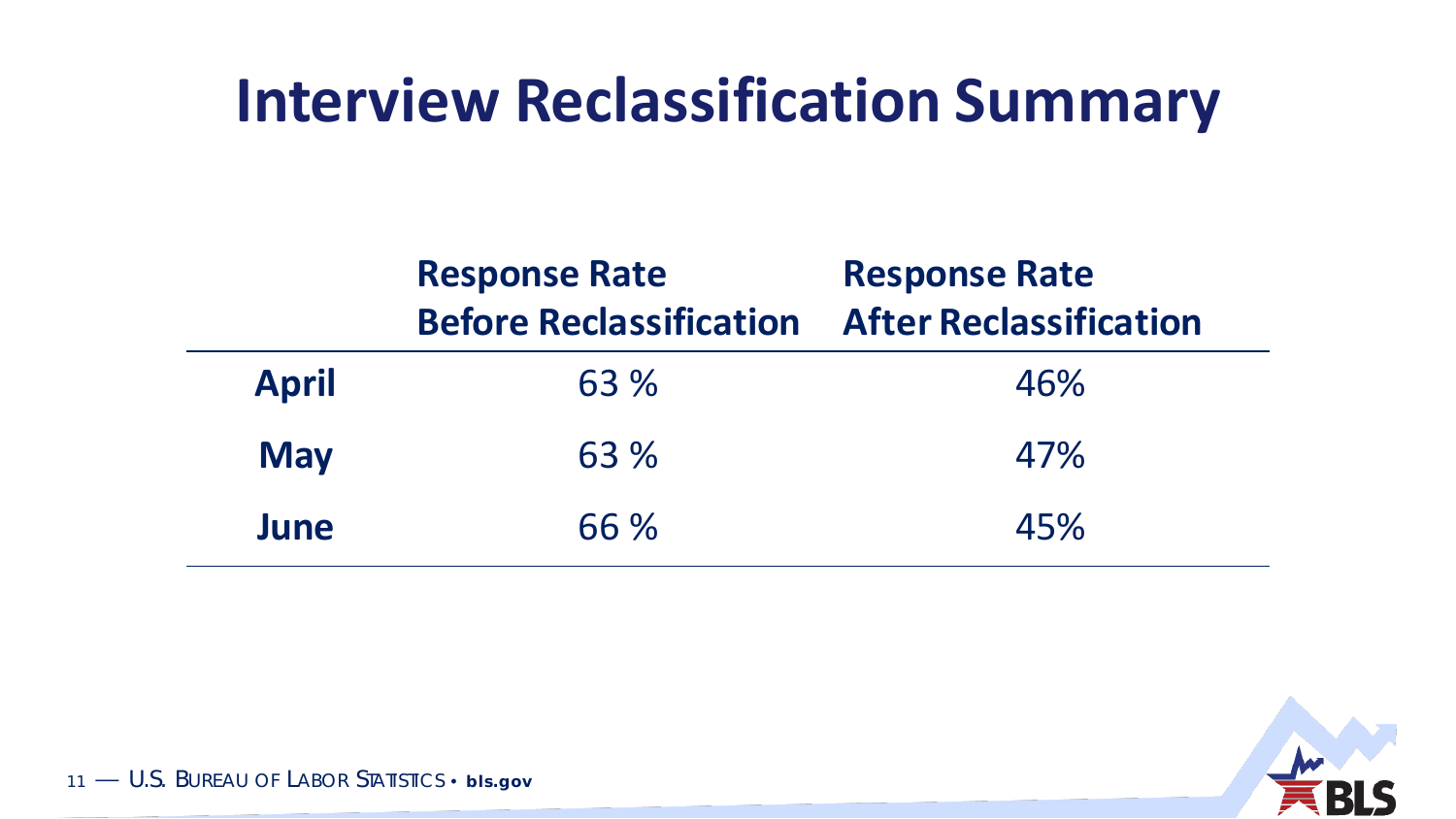### **Diary Reclassification Summary**

|              | <b>Response Rate</b><br><b>Before Reclassification</b> | <b>Response Rate</b><br><b>After Reclassification</b> |
|--------------|--------------------------------------------------------|-------------------------------------------------------|
| <b>March</b> | 49 %                                                   | 39 %                                                  |
| <b>April</b> | 52 %                                                   | 29 %                                                  |
| <b>May</b>   | 52%                                                    | 29%                                                   |

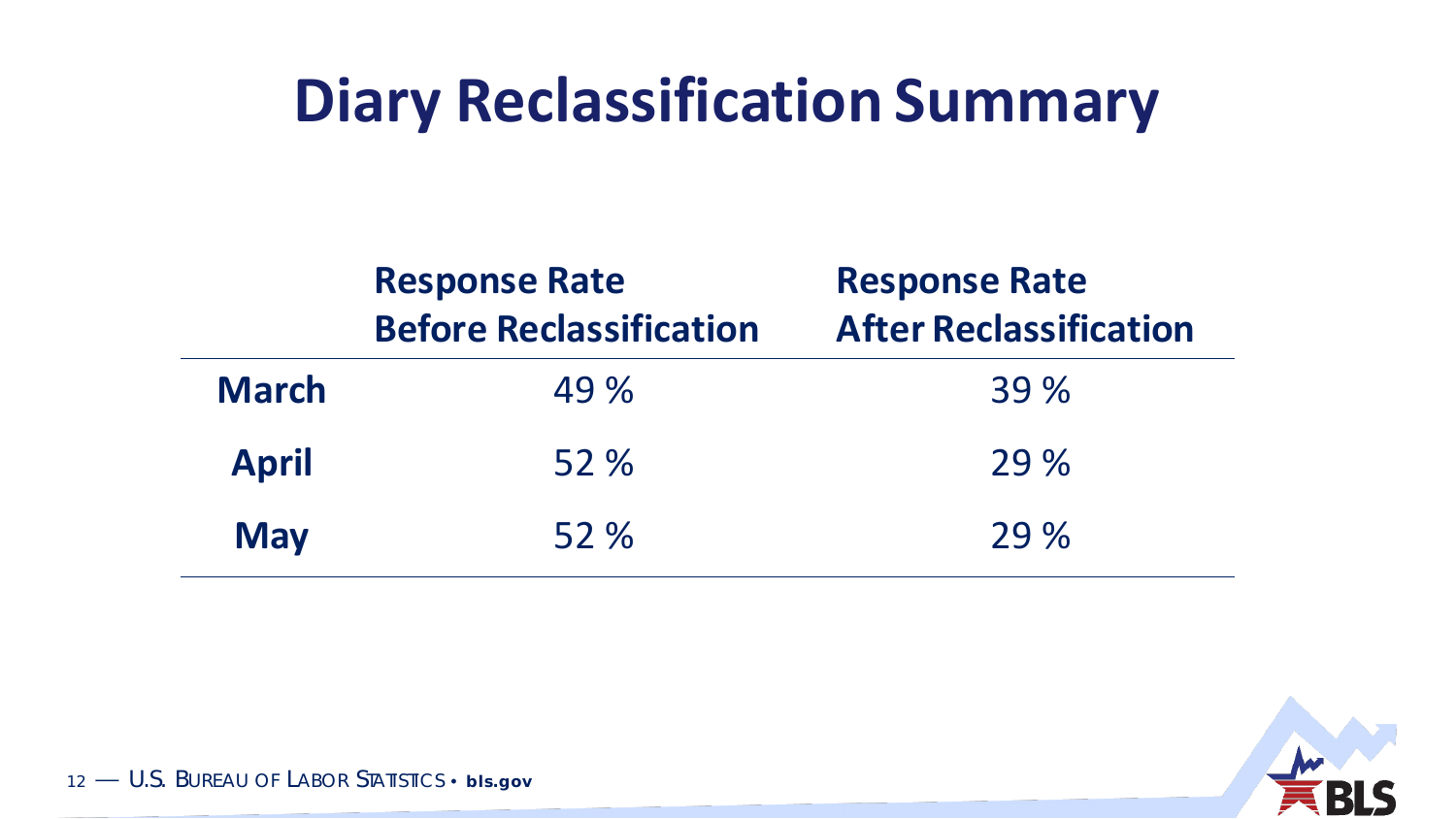### **COVID Impact on Interview Data Quality**

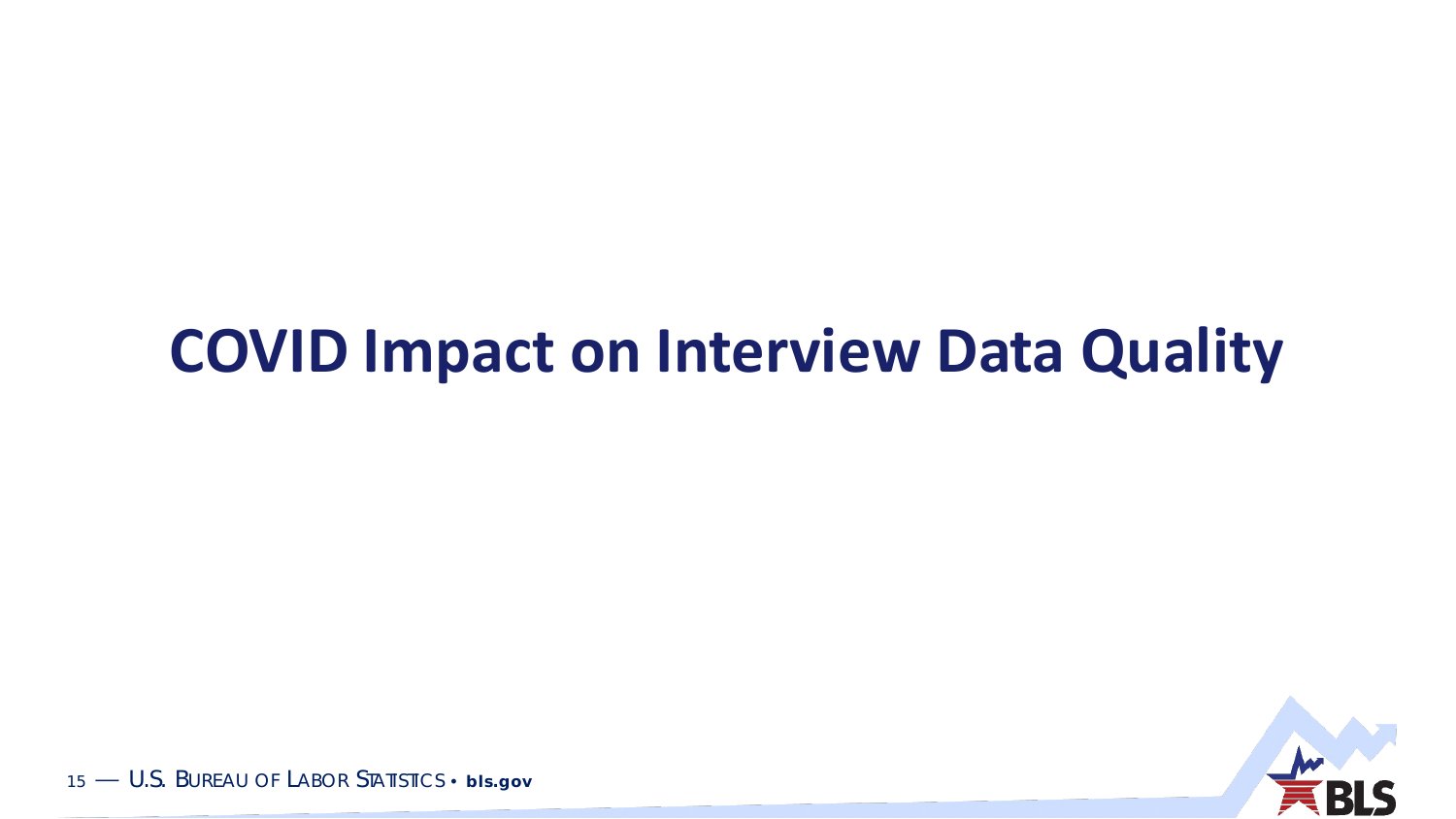# **Interview Data Quality**

#### ■ CE interview Survey

- From July 2019 to June 2020
- ▶ Sample size of 13,246
- ▶ Restricted to those who completed the interview, have change of mode information, and removed first interviewers
- ▶ Pre COVID-19: Before the start of the COVID-19 pandemic (July 2019 March 2020)
- **During COVID-19**: After the start of the COVID-19 pandemic (April 2020-June 2020)

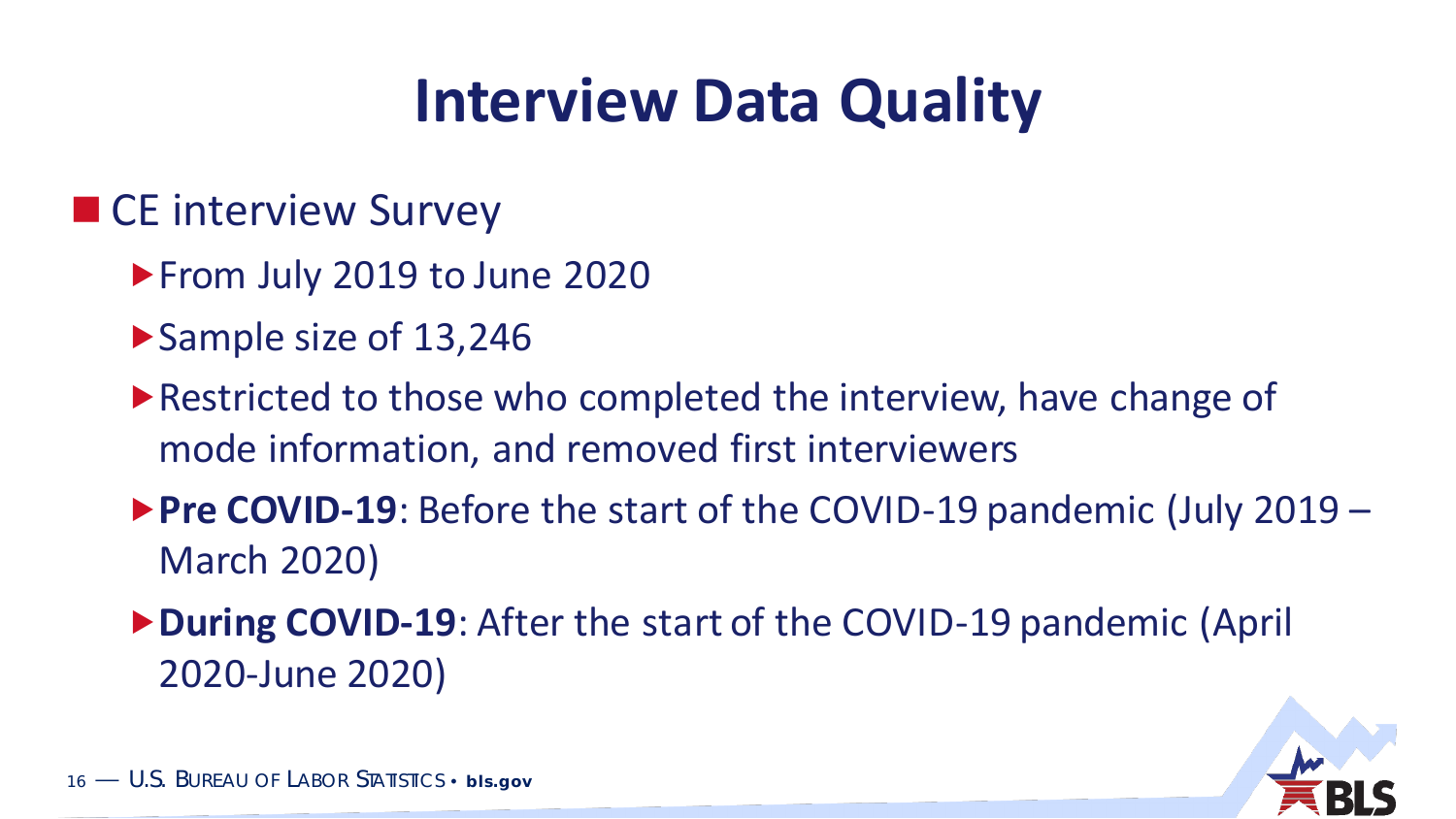# **Background**

### ■ Since beginning of the March 2020

- $\blacktriangleright$  Covid-19
- ▶ Switched to all telephone interview
- Mode effect (Biagas, 2020; Young, 2020)
	- Telephone respondent tend to have higher salaries, levels of education, and more likely to be homeowner and white
	- Personal visit respondents are more likely to use records during interview and reported lower expenditures

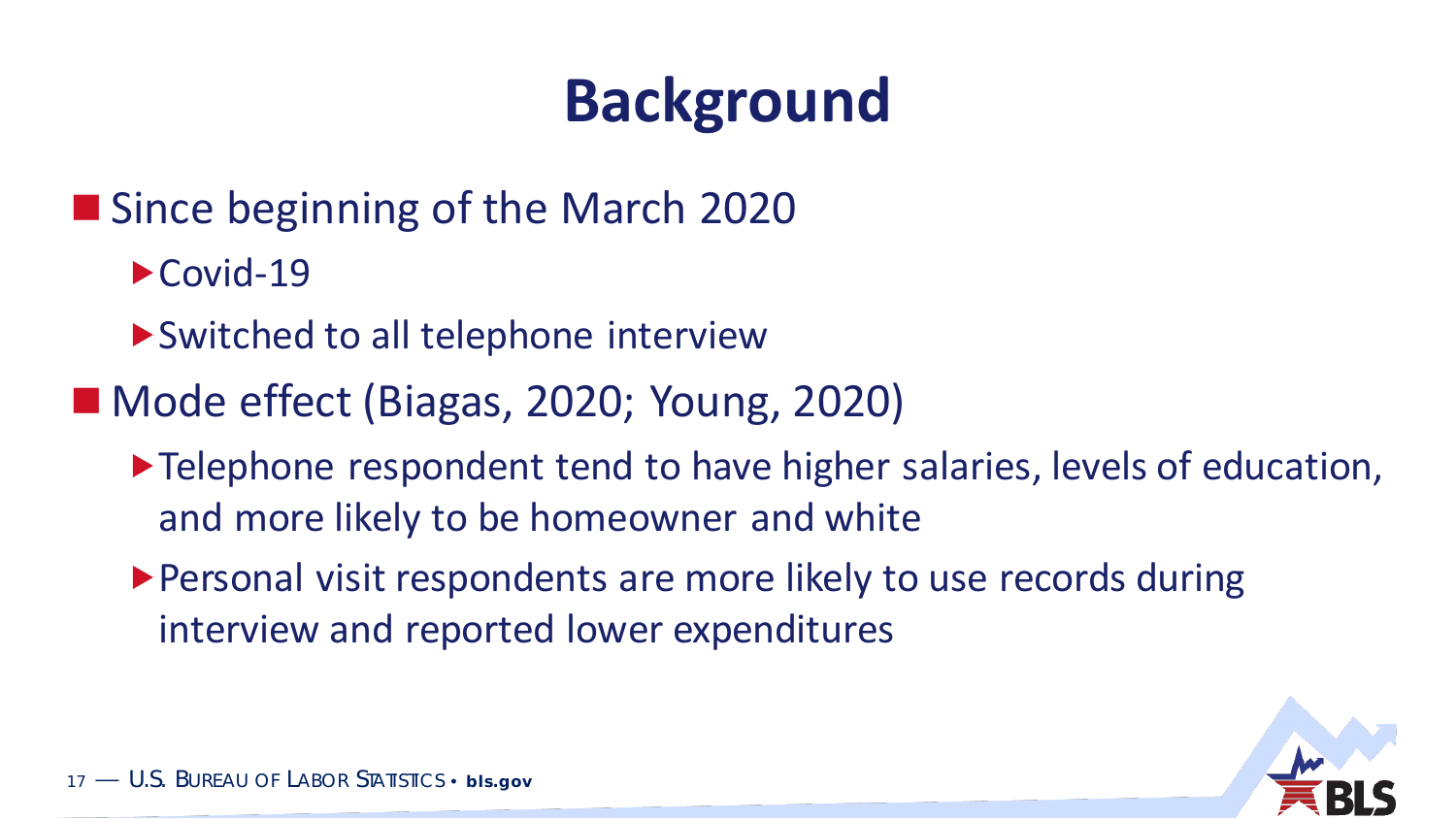# **Quality Metrics**

- **The Total Interview Time**
- Number of Entries
- Proportion of Rounded Entries
- **Total Expenditures**

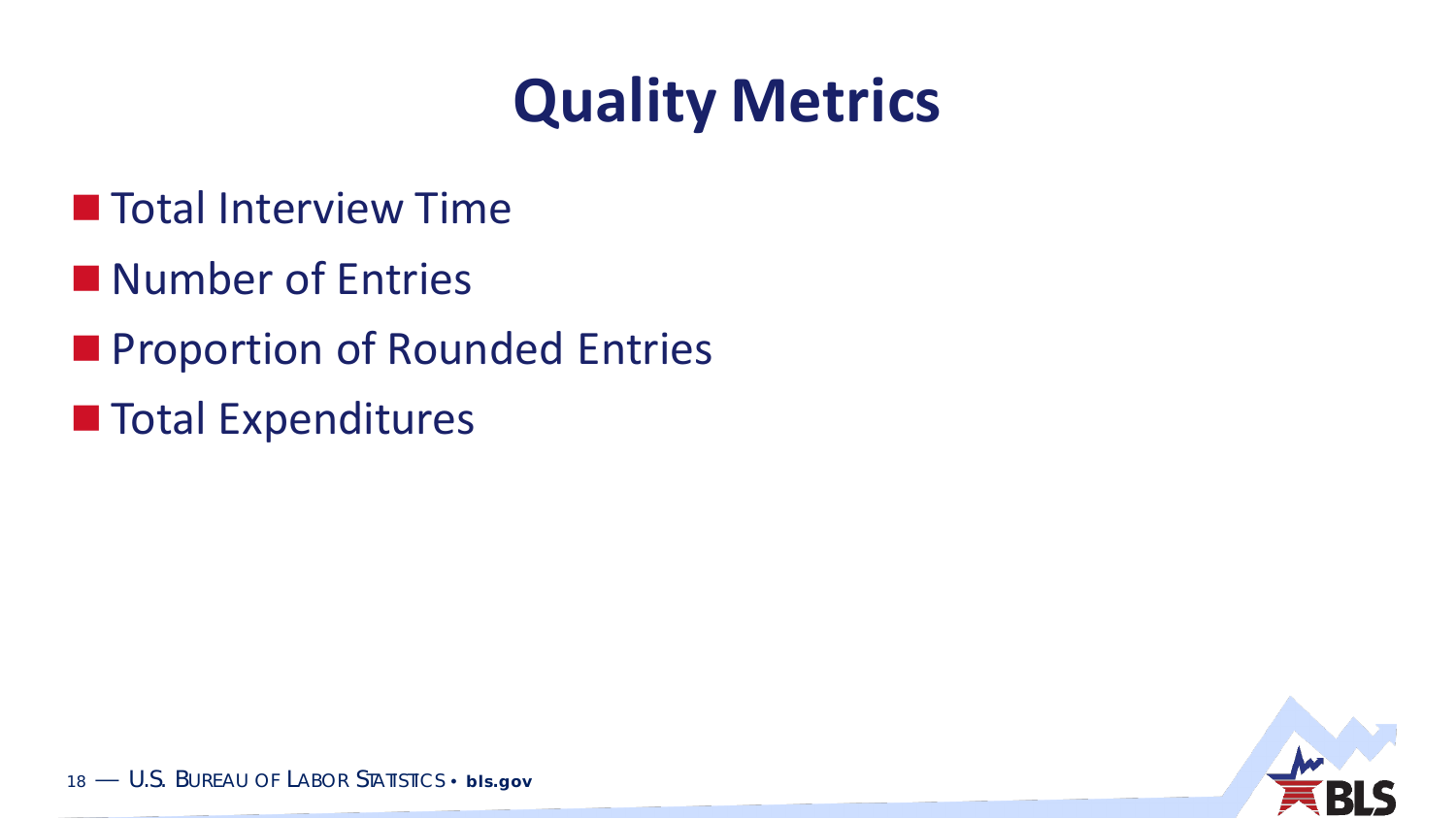# **Mode Changes in the data**

| <b>Time</b>     | <b>Prior Mode</b> | <b>Current Mode</b>                         | N     |
|-----------------|-------------------|---------------------------------------------|-------|
|                 | In-person         | In-person                                   | 4,982 |
| Pre COVID-19    | <b>Telephone</b>  | Telephone<br>$\overrightarrow{\phantom{0}}$ | 3,050 |
|                 | In-person         | Telephone                                   | 1,610 |
|                 | <b>Telephone</b>  | In-person                                   | 461   |
| During COVID-19 | Telephone         | Telephone                                   | 1,412 |
|                 | In-person         | <b>Telephone</b>                            | 1,677 |

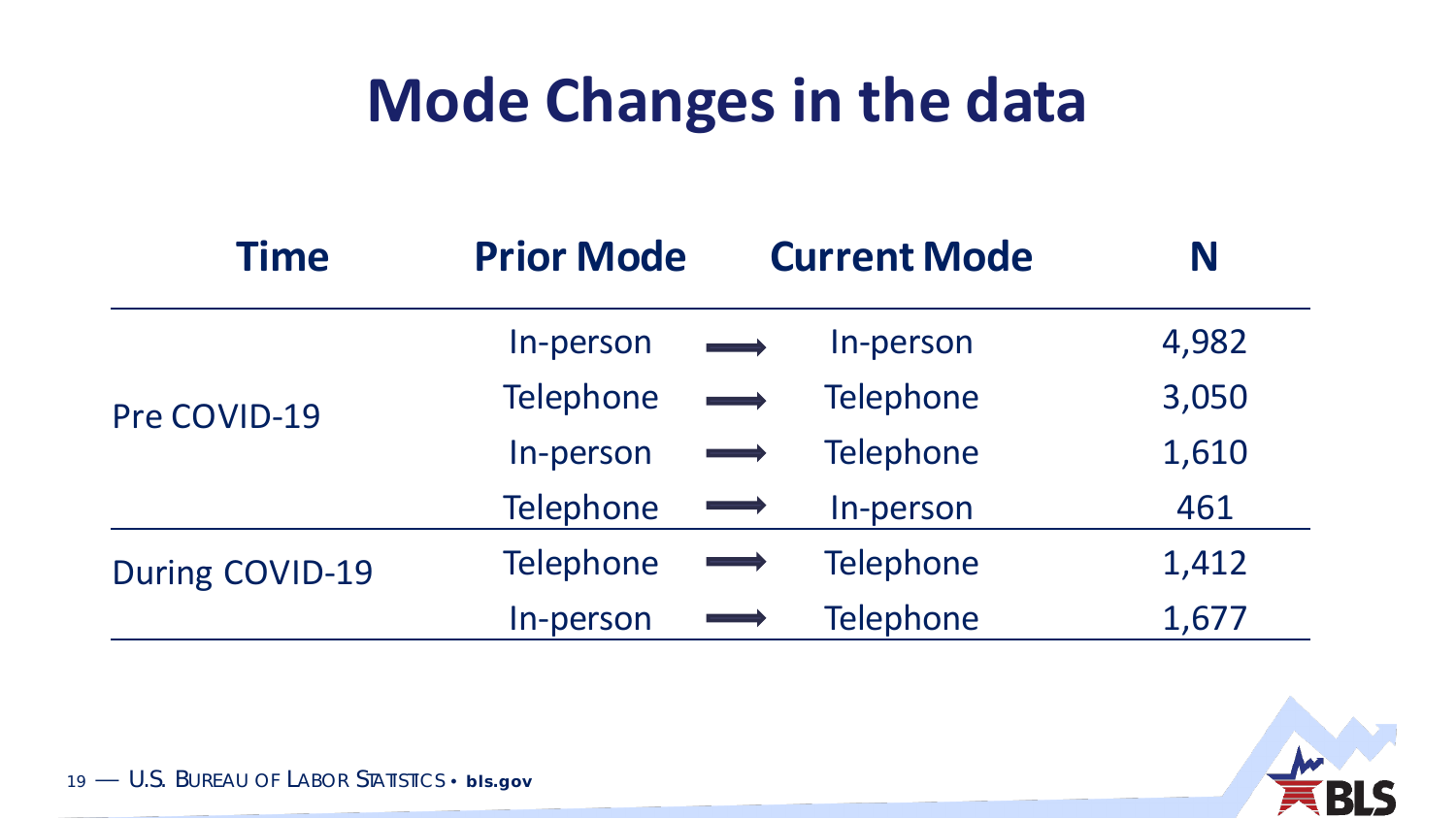# **Hypothesis #1**

**Naïve approach** 

▶ telephone to telephone would show the effect of COVID-19 pandemic on changes in data quality

Pre COVID-19

**During COVID-19** 

**Telephone to Telephone** 

**Telephone to Telephone** 



(Remain all telephone interview)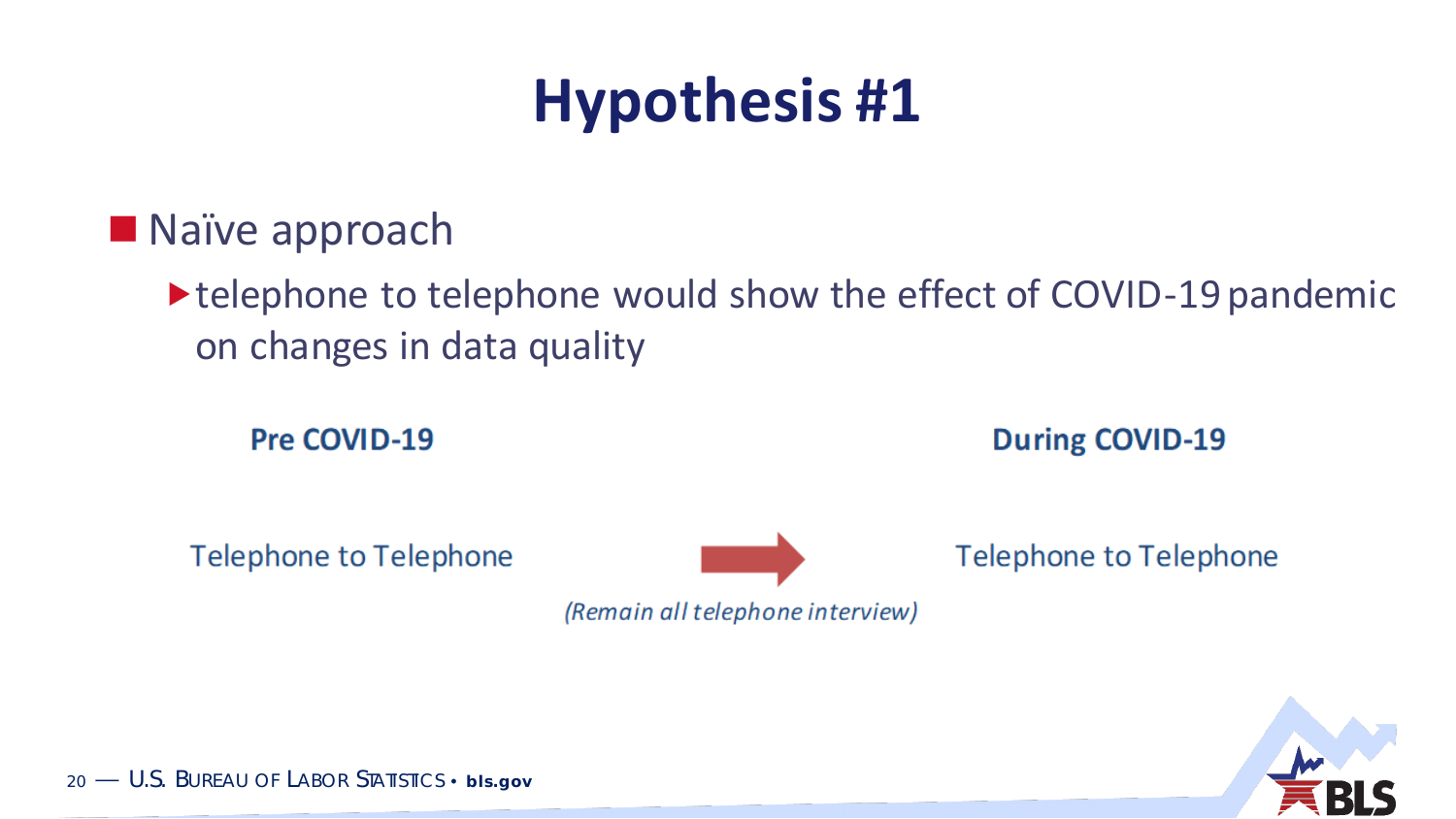## **Hypothesis #2**



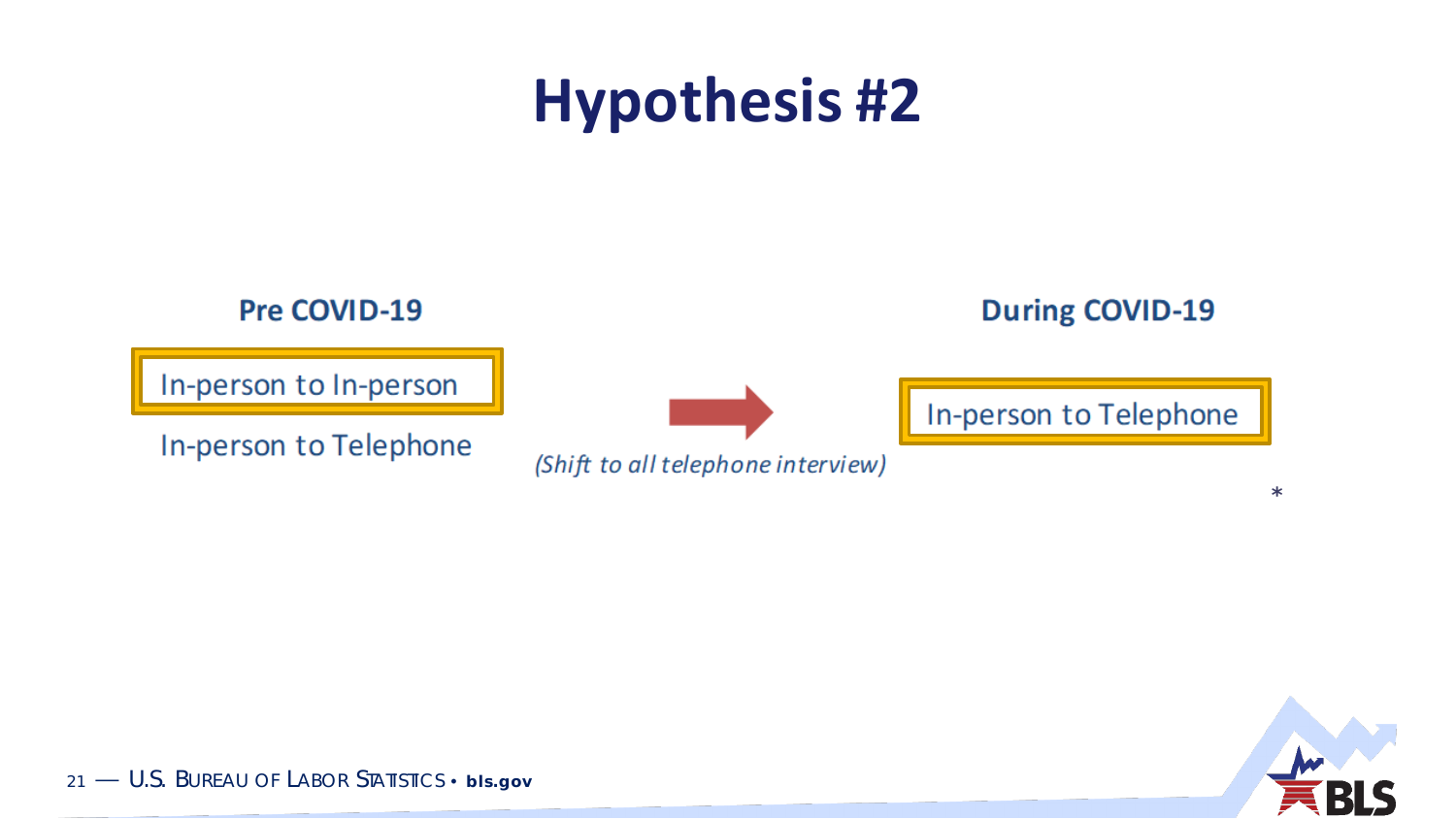# **Demographic Characteristics**

#### In-person to Telephone in Post COVID

- Home owner
- $\blacktriangleright$  White
- Older

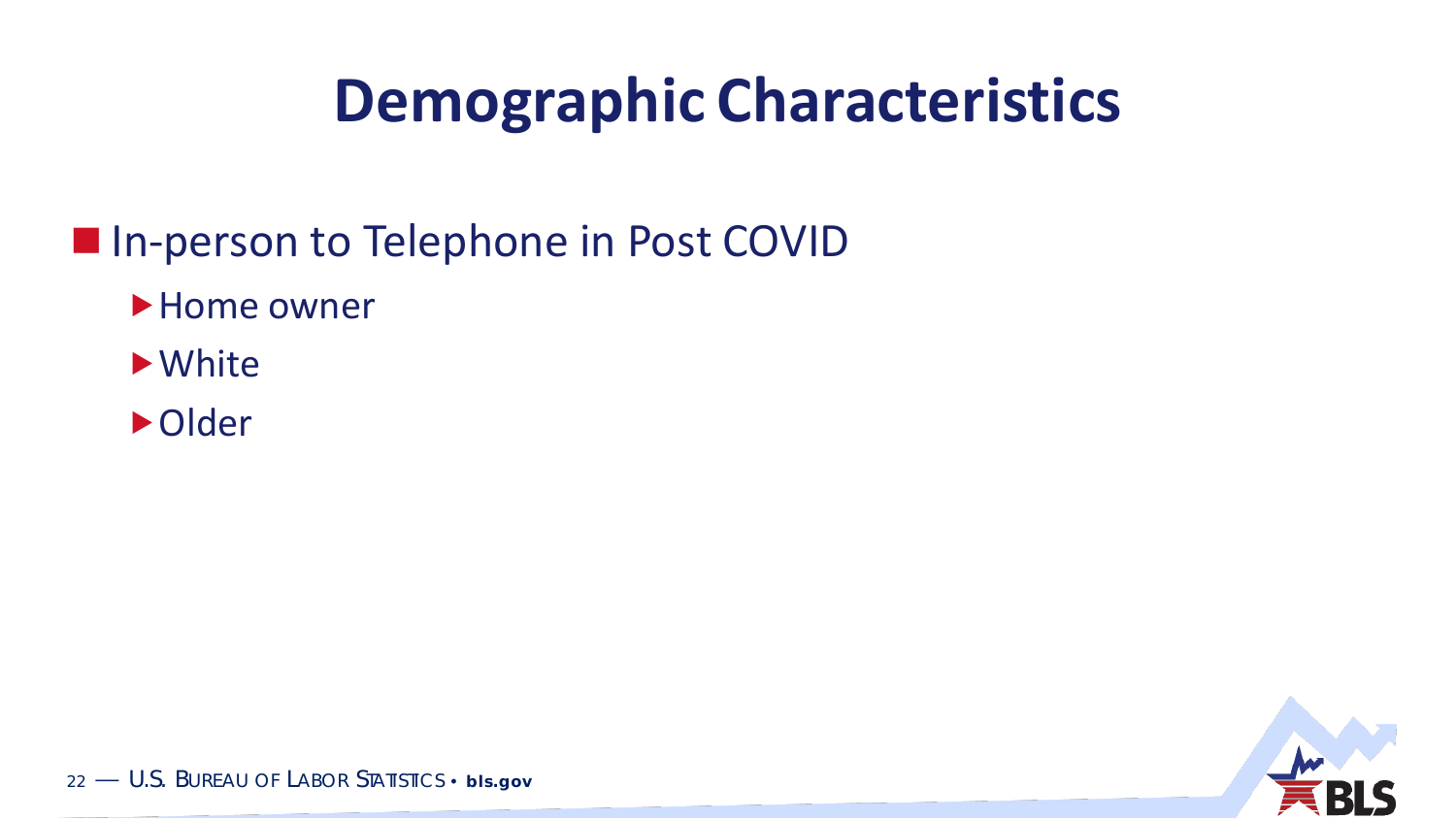### **Data Quality – Interview Time**

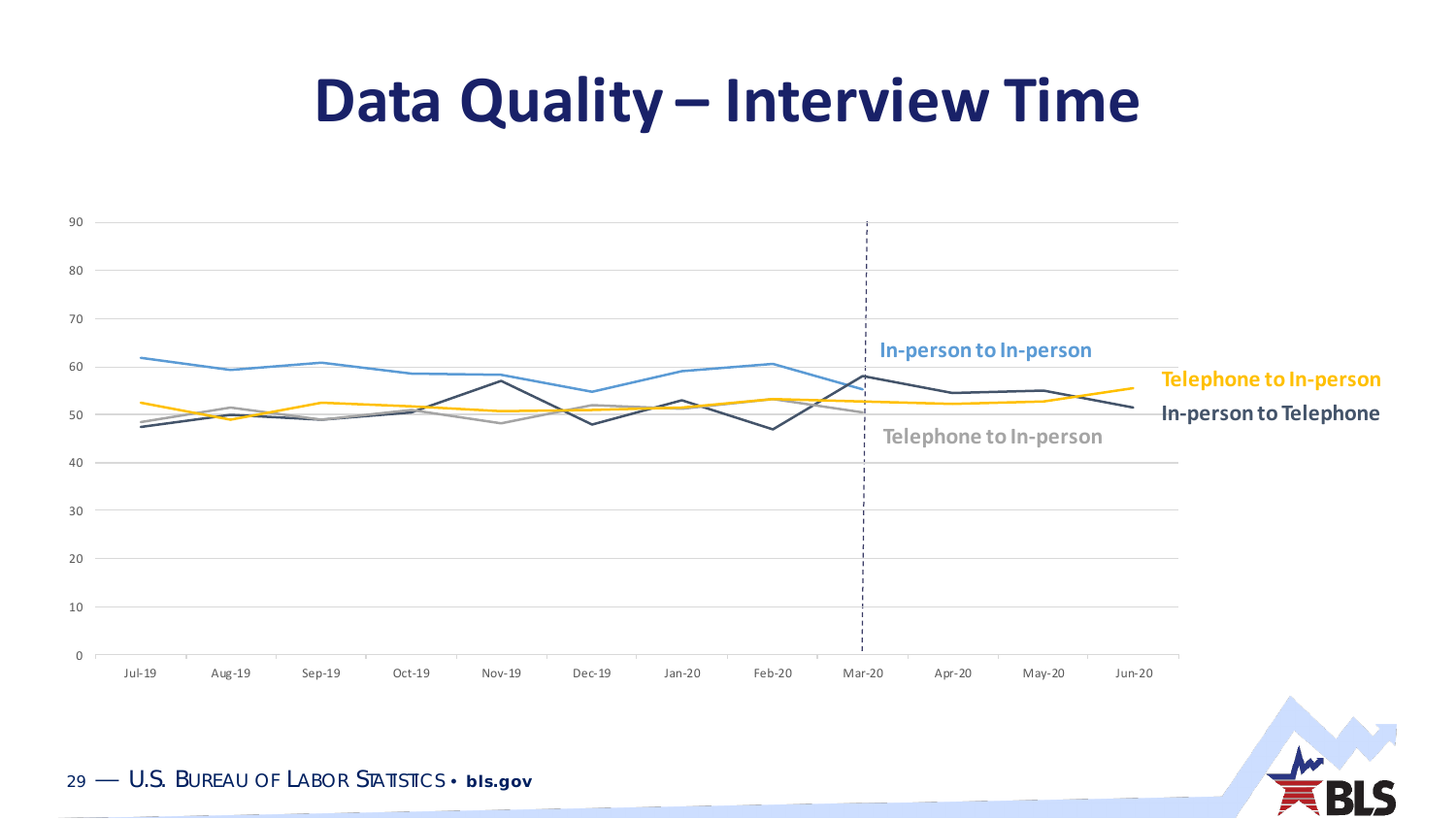### **Data Quality – Interview Time**



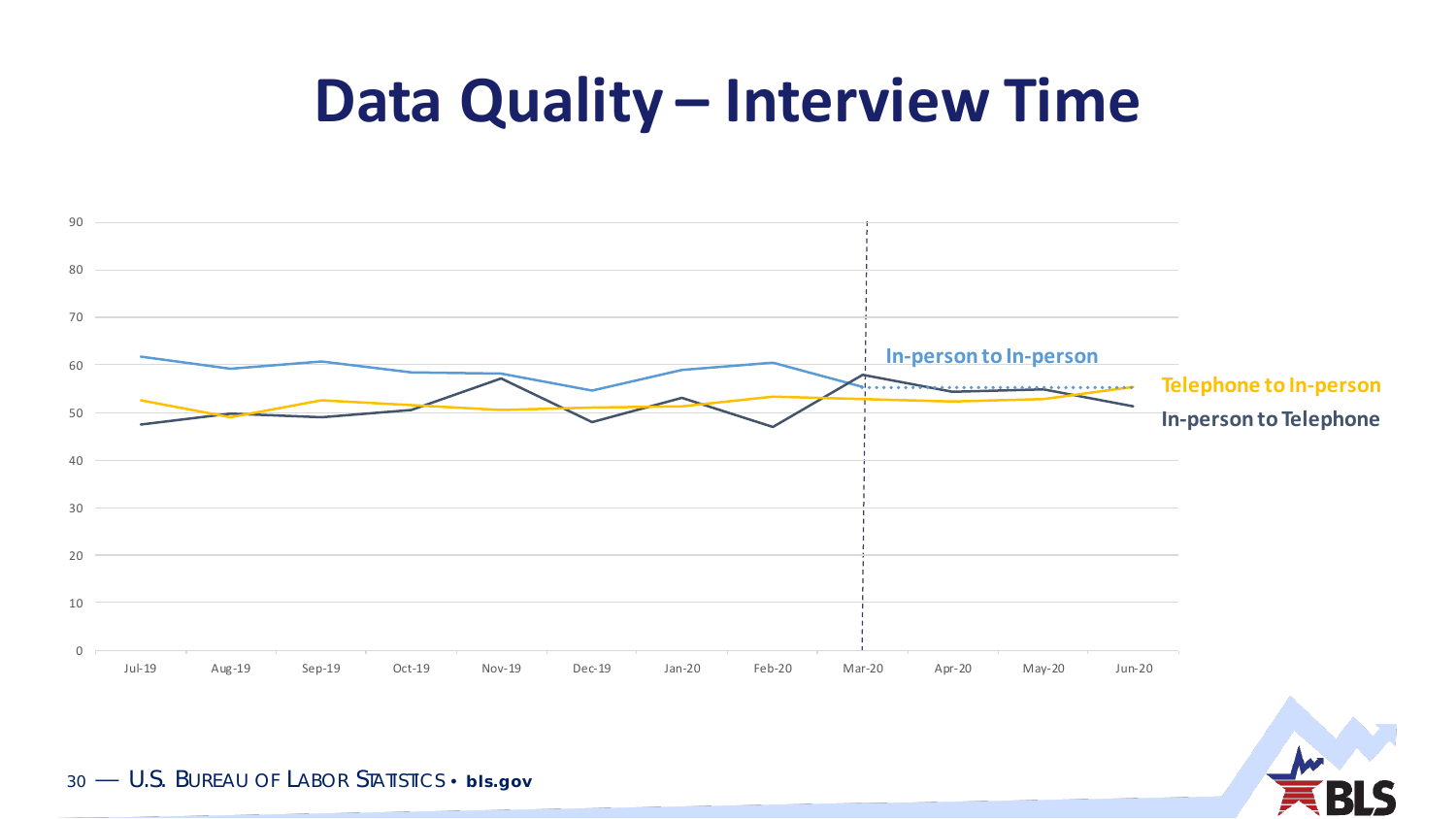### **Data Quality – # Entries**



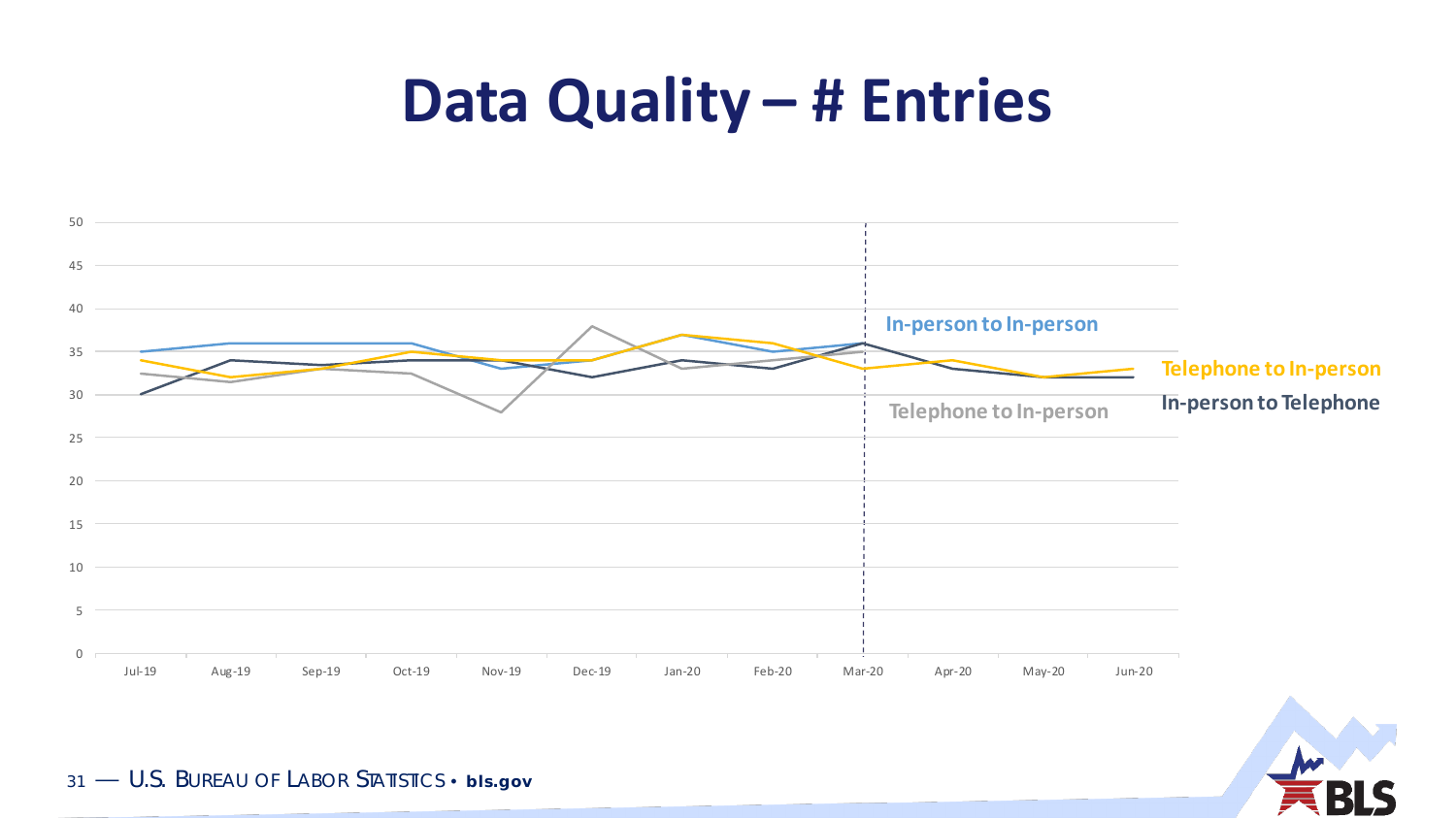### **Data Quality – % Rounded Entries**



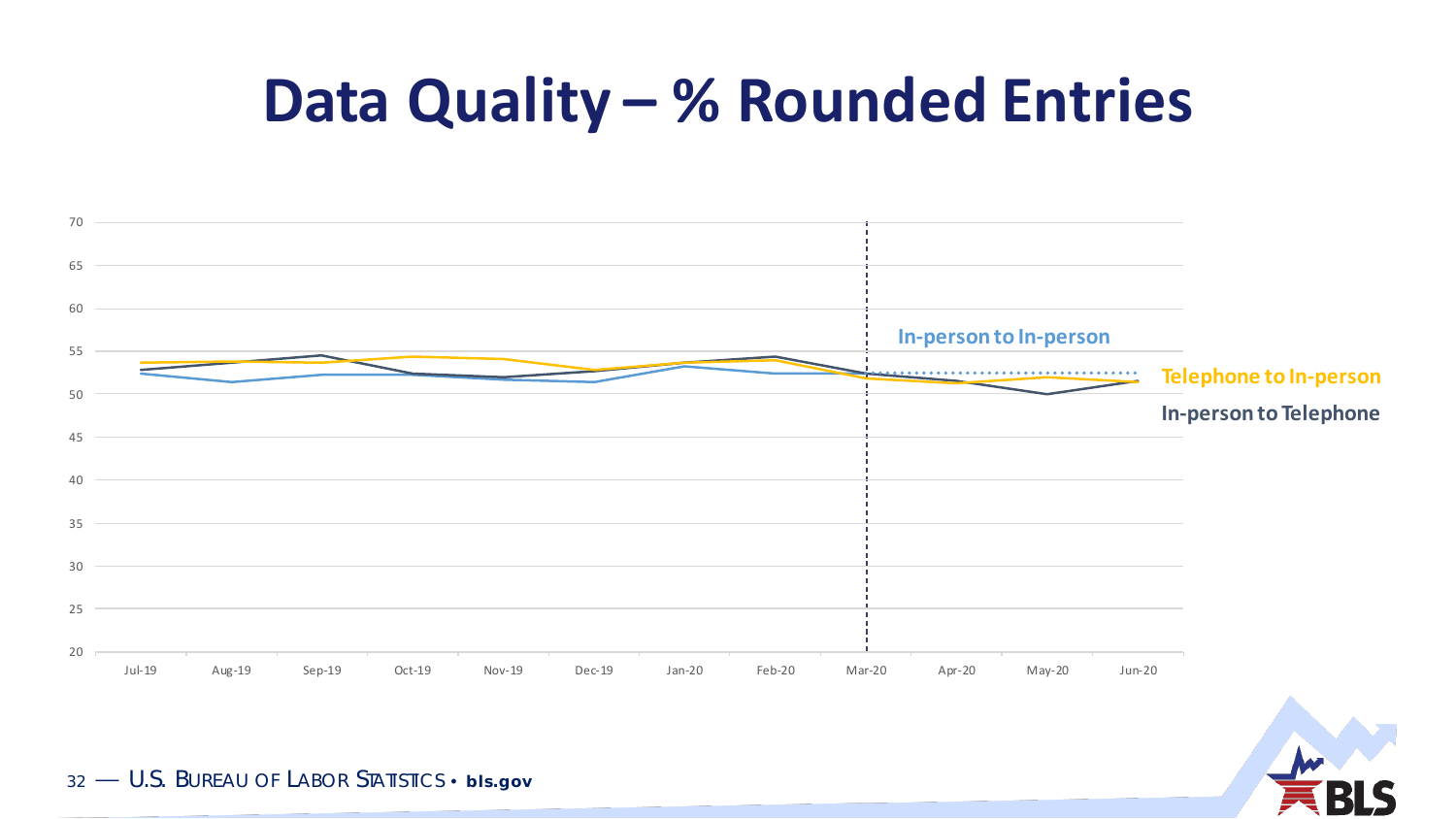### **Data Quality – Total Expenditures**

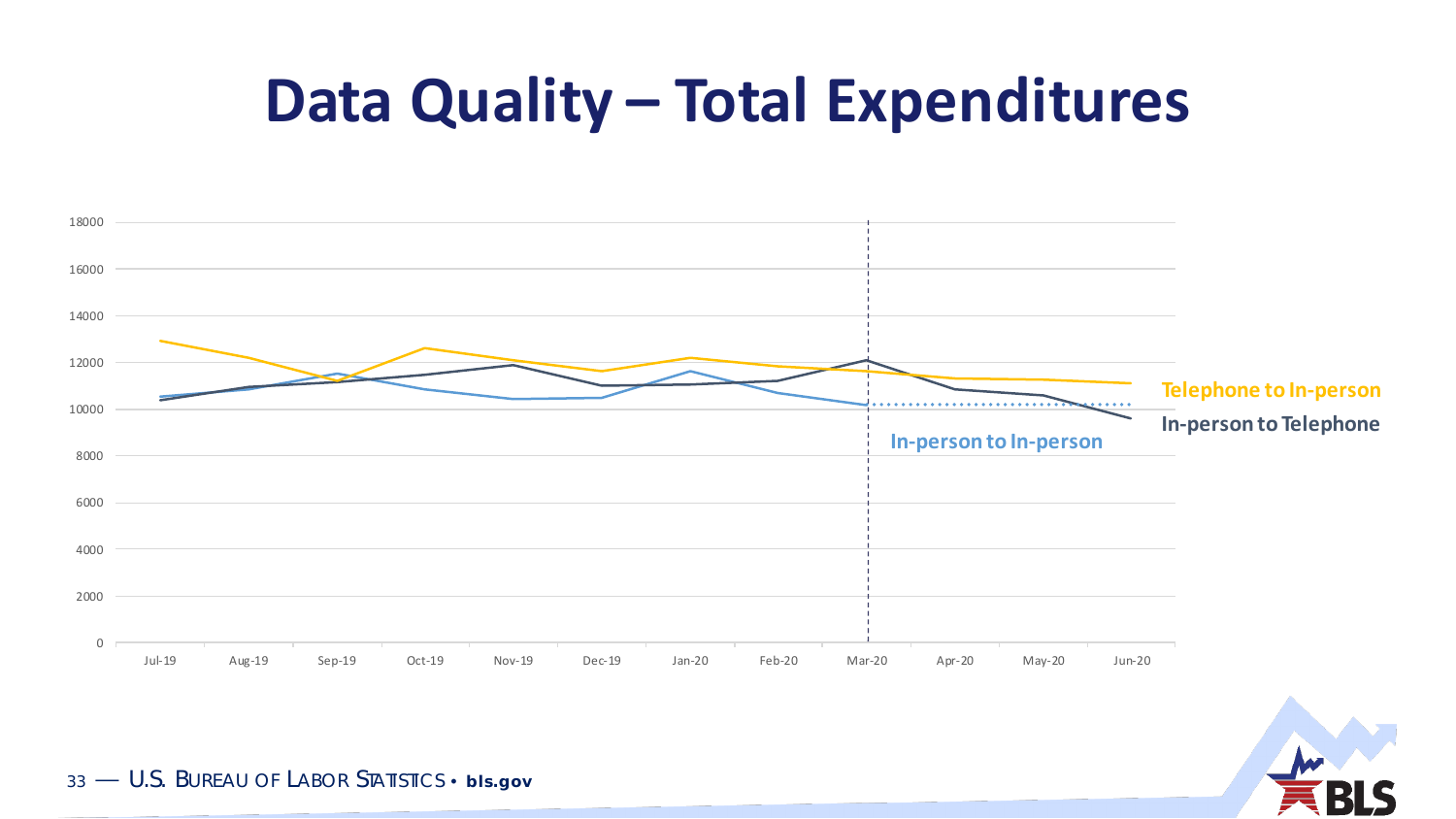# **Result Summary**

#### **Trend**

- Interview Time: No change
- Number of Entries: No change
- **Proportion of Rounded Entries: No change**
- Total Expenditures: Decrease

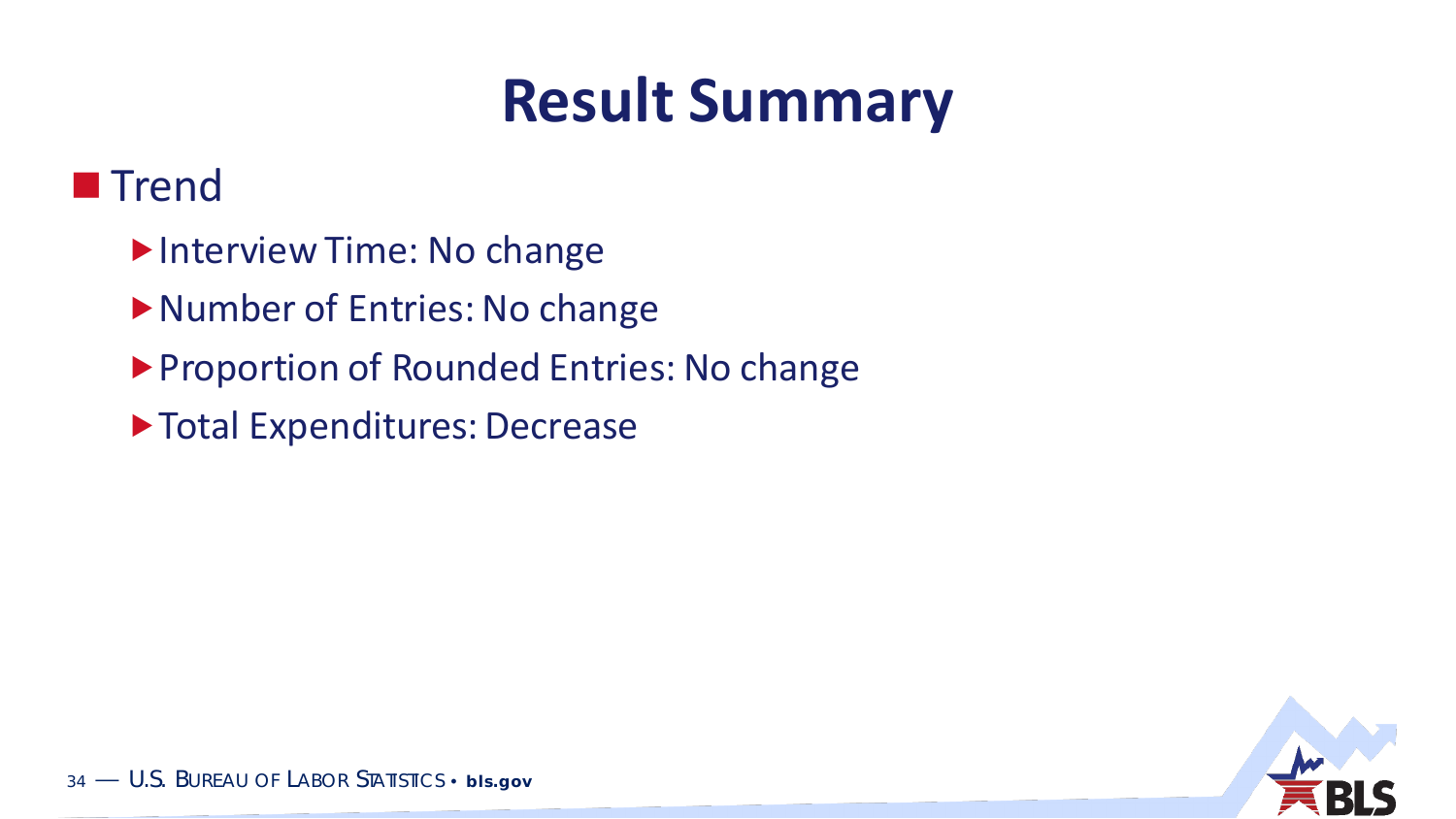# **Conclusion**

- **Impact of COVID-19 pandemic** 
	- ▶ Shift to telephone interview
	- ▶ Online Diary implemented
	- ▶ Reclassification had major impact on response rate
	- ▶ No significant impact on data quality
- **Lesson learned** 
	- **Flexibility & Communication was very important in responding to the** COVID-19 pandemic